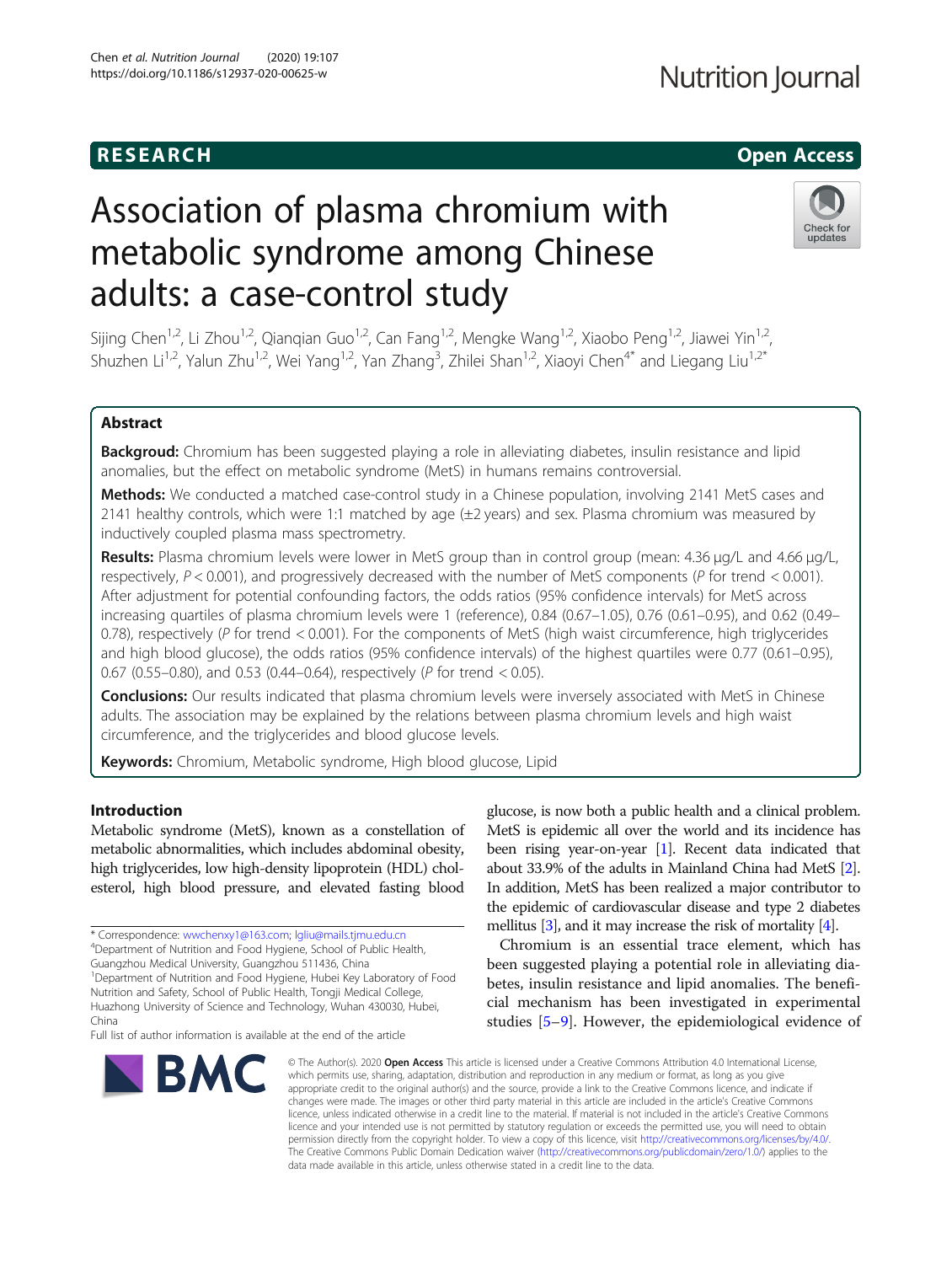the protective effect of chromium on MetS is very limited, and has inconsistent conclusion so far. A prospective study suggested an inverse association between chromium and incidence of MetS in American young adults, and the inverse association was mainly explained by its relation to blood lipids [\[10\]](#page-7-0). There was another case-control study suggesting an association between low chromium levels and increased risk of nonfatal myocardial infarction [[11](#page-7-0)]. Besides, our previous study found that plasma chromium concentrations were inversely associated with type 2 diabetes mellitus and pre-diabetes mellitus [\[12](#page-7-0)]. Yet some studies did not support the inverse relationship between chromium and MetS [\[13,](#page-7-0) [14\]](#page-7-0). So far, clinical trials evaluating chromium supplementation on glucose and lipid profiles have yielded conflicting results [\[15](#page-7-0)–[18](#page-7-0)].

Accordingly, in this matched case-control study, we aimed to examine the association of plasma chromium levels with MetS along with its components in a large Chinese population.

#### Methods

#### Study population

The present study was a case-control study conducted in Wuhan, China, during the period of March 2013 to December 2017. The study population consisted of 2141 MetS cases and 2141 healthy controls, which were 1:1 matched by age  $(\pm 2 \text{ years})$  and sex. All participants were aged 18 years or older, consecutively recruited from the general population undergoing a routine health checkup in the Tongji Hospital of Tongji Medical College, Huazhong University of Science and Technology. Patients with clinical significant neurological, endocrinological or other systemic diseases, as well as acute illness and chronic inflammatory or infective diseases were excluded from the study. All the participants enrolled were of Chinese Han ethnicity. All subjects gave their informed consent for inclusion before they participated in the study. The study was conducted in accordance with the Declaration of Helsinki, and the protocol was approved by the Ethics Committee of Tongji Medical College.

#### Definition of MetS

The definition of MetS was based on the harmonized definition for MetS in 2009 [[19\]](#page-7-0). To be considered as a case of MetS, participants had to meet at least three of the following criteria: 1. Abdominal obesity: waist circumference  $\geq 85$  cm in men and  $\geq 80$  cm in women; 2. Hypertriglyceridemia: ≥ 150 mg/dL; 3. Low levels of HDL cholesterol: < 40 mg/dL in men and < 50 mg/dL in women; 4. High blood pressure: ≥ 130/85 mmHg and/or use of antihypertensive medication; 5. High fasting glucose:  $\geq 100 \text{ mg/dL}$  and/or current use of antidiabetic

medication and/or self-reported history of diabetes. The controls had zero to two components of MetS which were mentioned above.

#### Data collection

Demographics, health status, and lifestyle data were obtained from the questionnaires, including sex, age, education level, history of disease (diabetes, hypertension and hyperlipemia), family history of diabetes, physical activity, current smoking status, and current alcohol drinking status. Education level was classified as none or elementary school, middle school, and high school or college. Physical activity was classified as at least once/ week or no. Current smoking status was classified as yes (at least one cigarette per day over the previous 6 months) or no. Current alcohol drinking status was classified as yes (drink alcohol beverage more than once a week over the previous 6 months) or no. Anthropometric data including height (m), mass (kg), waist circumference and blood pressure were measured with standardized techniques by trained and certified technicians. BMI (body mass index) was calculated as mass divided by the square of height  $(kg/m<sup>2</sup>)$ . Waist circumference was obtained at the mid-point between the lowest rib and the iliac crest to the nearest 0.1 cm, after inhalation and exhalation. Hip circumference was measured at the outermost points of the greater trochanters. The ratio of waist-to-hip circumference was used as an index of fat distribution. Blood pressure was measured at rest in the seated position using a standardized automated sphygmomanometer after 5 min of rest, and repeated in both arms.

#### Laboratory measurements

Blood samples were collected in all participants after an overnight fast of at least 10 h. Details of measurement of fasting plasma glucose, fasting plasma insulin, total cholesterol, triglyceride, HDL cholesterol, low-density lipoprotein (LDL) cholesterol and calculation of homeostasis model assessment of insulin resistance (HOMA-IR) and HOMA of β-cell function (HOMA-β) have been described previously [[20](#page-7-0)]. Plasma malonaldehyde (MDA) was measured with an MDA assay kit (Jiancheng, Inc., Nanjing, China).

#### Measurement of plasma chromium concentrations

Plasma chromium concentrations were measured in the Ministry of Education Key Laboratory of Environment and Health and School of Public Health at Tongji Medical College of Huazhong University of Science and Technology, using inductively coupled plasma mass spectrometry (ICP-MS) (Agilent 7700 Series, Tokyo, Japan). Plasma samples were stored at − 80 °C. The case and control specimens were measured randomly in the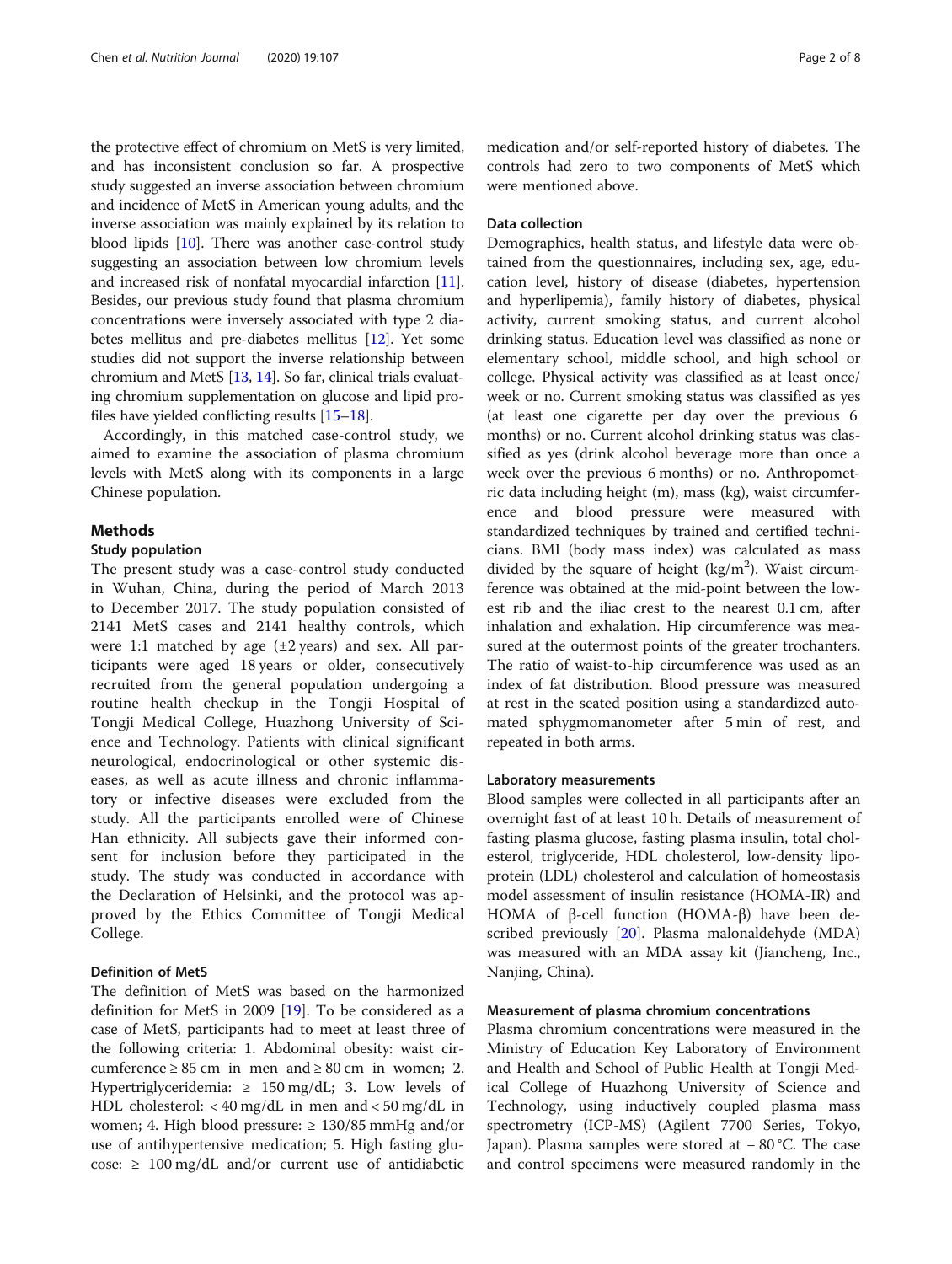daily measurement, with laboratory personnel blinded to the case–control status. For quality assurance, metals in standard reference materials were measured once in every 20 samples using certified reference material. The certified concentrations of human plasma controls (ClinChek no. 8883 and 8884) were  $3.56 \pm 0.89 \,\mu$ g/L and  $11.1 \pm 2.22 \,\mu$ g/L, respectively. The limit of detection (LOD) for chromium was 0.01 μg/L, and concentrations of plasma chromium levels below the LOD (0.7%) were imputed at LOD/ $\sqrt{2}$ . Quality control was performed (1 out of 20 samples), and the inter-assay and intra-assay coefficients of variation were  $< 10$  and  $< 8\%$ , respectively.

#### Statistical analysis

Descriptive statistics were calculated for all demographic and clinical characteristics of the study subjects, and summarized as numbers (percentages) for categorical data, mean ± standard deviations (SDs) for normally distributed data, and medians (interquartile ranges) for non-normally distributed data. Comparisons between MetS and controls were performed by  $t$  test or Mann-Whitney  $U$  test for continuous variables, and chi-square tests for categorical variables. In addition, subjects were divided into 6 groups according to their possession of 0, 1, 2, 3, 4 or 5 components of MetS. Multiple imputation based on 5 replications and a fully conditional specification method in SPSS was used to account for missing data.

For calculation of the odds ratio (OR) for MetS, plasma chromium concentration was categorized in quartiles according to the control group: category 1, < 3.27 μg/L; category 2, 3.28–4.46 μg/L; category 3, 4.47– 5.87 μg/L, and category 4, > 5.88 μg/L. Conditional logistic regression was used to assess the association of MetS with plasma chromium concentrations. The ORs and 95% confidence intervals (CIs) of MetS were calculated between the quartiles of chromium using the lowest quartile as the reference category, and also by per 1 μg/L chromium as continuous variable. We considered three models with progressive degrees of adjustment: model 1 adjusted for age; model 2 additionally adjusted for education, current smoking status, current alcohol drinking status, physical activity and family history of diabetes; and model 3 further adjusted for BMI. Tests of linear trend across increasing chromium quartiles were conducted by assigning the median value to each quartile and treating it as a continuous variable. Furthermore, the ORs of the MetS components including high waist circumference, high triglycerides, low HDL cholesterol, high blood pressure, and high blood glucose were calculated using binary logistic regression.

To evaluate the consistency of the association between chromium and MetS by participant characteristics, additional analyses were run, stratifying age  $( $50$ ,  $\geq 50$ ), sex,$ 

BMI ( $\langle 24, \geq 24$ ), physical activity, current smoking status, and current drinking alcohol status. The interactions between these stratification variables and plasma chromium were tested by adding multiplicative terms into the multivariate logistic regression models; the likelihood ratio tests were conducted to examine the interactions.

Statistical analyses were performed with SPSS for Windows, version 24.0 (SPSS Inc., Chicago, Illinois). P values reported are two tailed, and values below 0.05 were considered statistically significant.

#### Results

Anthropometric and metabolic characteristics of the 2141 MetS and 2141 controls are reported in Table [1.](#page-3-0) Compared with control subjects, the individuals with MetS had higher prevalence of family history of diabetes and lower rate of smoking and activity  $(P < 0.05)$ . As expected, we observed higher levels of BMI, waist circumference, hip circumference, waist-to-hip circumference ratio, systolic blood pressure (SBP), diastolic blood pressure (DBP), fasting plasma glucose, fasting plasma insulin, HOMA-IR, triglycerides, total cholesterol, LDL cholesterol and lower levels of HDL cholesterol in MetS than in the controls  $(P<0.001)$ . MetS group had higher MDA levels than the control group  $(P < 0.001)$ .

Plasma chromium concentrations were significantly decreased in the individuals with MetS compared with controls (mean: 4.36 μg/L in MetS, and 4.66 μg/L in controls,  $P < 0.001$ ). For the 5 components of MetS, participants with high triglycerides and high blood glucose had significant lower levels of plasma chromium ( $P < 0.001$ ). Furthermore, plasma chromium levels progressively decreased with the number of MetS components (P for trend < 0.001) (Table [2\)](#page-4-0).

Significant inverse associations between the levels of plasma chromium concentration and MetS were observed, and multiple adjusted models showed similar results (Table [3](#page-4-0)). After overall multivariable adjustment of age, education, current smoking status, current alcohol drinking status, physical activity, family history of diabetes, and BMI, the ORs (95% CIs) for MetS from the lowest to the highest quartiles were 1 (reference), 0.84 (0.67–1.05), 0.76 (0.61–0.95), and 0.62 (0.49–0.78), respectively (P for trend  $\lt$ 0.001). When plasma chromium concentration was considered as a continuous variable, the overall OR (95% CI) of having MetS was 0.95 (0.92–0.98) per 1 μg/L increment of chromium concentration.

The associations of plasma chromium concentrations with each component of MetS were examined afterwards. Similar inverse associations were observed in high waist circumference, high triglycerides and high blood glucose, and the full adjusted ORs (95% CIs) of the highest quartiles were 0.77 (0.61–0.95), 0.67 (0.55–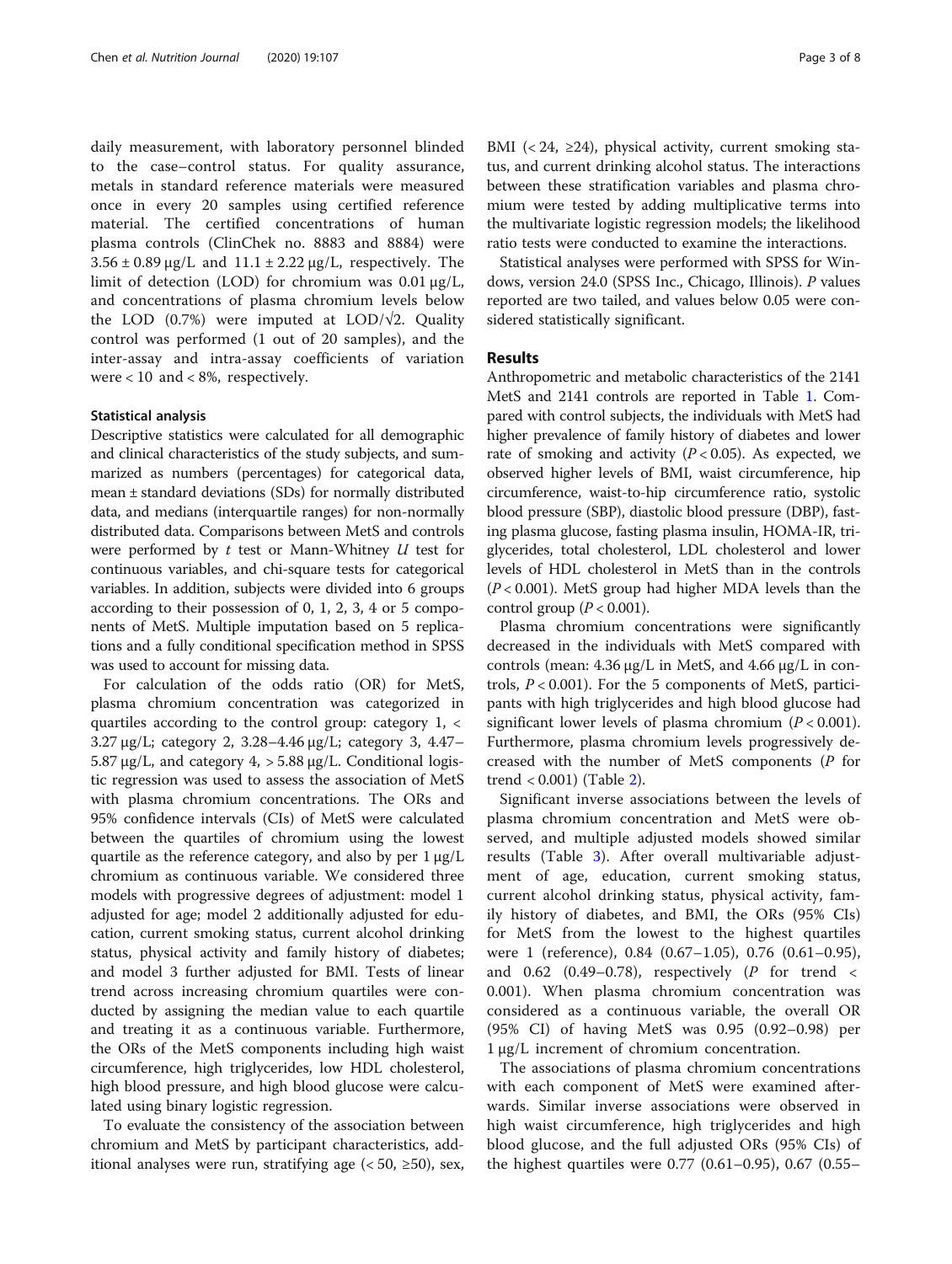| <b>Parameters</b>                              | MetS $(n = 2141)$    | controls ( $n = 2141$ ) | P value |
|------------------------------------------------|----------------------|-------------------------|---------|
| Male, n (%)                                    | 1293 (60.4)          | 1293 (60.4)             | 1.000   |
| Age (y)                                        | $52.57 \pm 10.80$    | $52.70 \pm 10.73$       | 0.750   |
| BMI (kg/m <sup>2</sup> ) $a$                   | $25.82 \pm 3.10$     | $22.66 \pm 2.62$        | < 0.001 |
| Waist circumference (cm)                       | $89.46 \pm 8.67$     | 79.98 ± 7.90            | < 0.001 |
| Hip circumference (cm)                         | $98.49 \pm 6.32$     | $92.78 \pm 6.04$        | < 0.001 |
| Waist / hip ratio                              | $0.91 \pm 0.05$      | $0.86 \pm 0.06$         | < 0.001 |
| SBP (mmHg)                                     | $140.14 \pm 20.36$   | $128.80 \pm 19.11$      | < 0.001 |
| DBP (mmHg)                                     | $84.19 \pm 12.06$    | $77.12 \pm 10.42$       | < 0.001 |
| Current smoker, n (%) b                        | 617 (28.8)           | 700 (32.7)              | 0.006   |
| Current drinker, n (%) <sup>c</sup>            | 604 (28.4)           | 621 (29.2)              | 0.578   |
| Physical activity, n (%) d                     | 746 (38.1)           | 884 (42.2)              | 0.006   |
| Family history of diabetes, n (%) <sup>e</sup> | 309 (14.6)           | 158(7.5)                | < 0.001 |
| Educational level, n (%) <sup>f</sup>          |                      |                         | 0.308   |
| None or elementary school                      | 402 (20.6)           | 426 (20.3)              |         |
| Middle school                                  | 791 (40.6)           | 901 (42.9)              |         |
| High school or college                         | 754 (38.7)           | 772 (36.8)              |         |
| Fasting plasma glucose (mmol/L)                | $7.12 \pm 2.57$      | $5.66 \pm 1.33$         | < 0.001 |
| Fasting plasma insulin (mmol/L)                | 10.66 (7.58-15.40)   | 6.87 (4.79-9.95)        | < 0.001 |
| <b>HOMA-IR</b>                                 | 3.34 (2.20-5.04)     | $1.72(1.20 - 2.53)$     | < 0.001 |
| $HOMA-B$                                       | 69.09 (42.00-106.44) | 67.36 (46.81-98.60)     | 0.688   |
| Triglycerides (mmol/L)                         | $4.89 \pm 1.15$      | $4.71 \pm 0.87$         | < 0.001 |
| Total cholesterol (mmol/L)                     | 1.96 (1.39-3.05)     | $1.14(0.84 - 1.49)$     | < 0.001 |
| HDL cholesterol (mmol/L)                       | $1.12(0.91 - 1.32)$  | $1.41(1.25 - 1.61)$     | < 0.001 |
| LDL cholesterol (mmol/L)                       | $2.72 \pm 1.14$      | $2.46 \pm 0.88$         | < 0.001 |
| MDA (nmol/L)                                   | 4.82 (3.95-5.98)     | $4.32(3.62 - 5.27)$     | < 0.001 |

<span id="page-3-0"></span>Table 1 Anthropometric and metabolic characteristics of controls and MetS

Data are shown in numbers (percentages), mean ± standard deviations, or medians (interquartile ranges). P values were obtained from t test, Mann-Whitney U test, or chi-square test, where appropriate

All biomarkers detected were fasting

<sup>a</sup> Missing number was 28. <sup>b</sup> Missing number was 5. <sup>c</sup> Missing number was 28. <sup>d</sup> Missing number was 238. <sup>e</sup> Missing number was 50. <sup>f</sup> Missing number was 236 Abbreviations: MetS Metabolic syndrome, BMI Body mass index, SBP Systolic blood pressure, DBP Diastolic blood pressure, HOMA-IR Homeostasis model assessment of insulin resistance, homa-β Homeostasis model assessment of β-cell function, HDL High-density lipoprotein, LDL Low-density lipoprotein, MDA Malonaldehyde

0.80), and 0.53 (0.44–0.64), respectively (P for trend < 0.05) (Table [4\)](#page-5-0). As for low HDL cholesterol, significant associations were observed in model 1, but not in model 2 and 3. Association of plasma chromium concentrations with high blood pressure was not found in this study (Table [4\)](#page-5-0).

In stratified analysis (Table [5](#page-6-0)), ORs (95% CIs) of the highest quartiles of all subgroups decreased significantly, indicating the robust association. No interaction was recognized between age, sex, BMI, physical activity, smoking, drinking alcohol and chromium ( $P$  for interaction  $> 0.05$ ).

#### **Discussion**

In this matched case-control study, we found that plasma chromium concentrations were inversely associated with the prevalence of MetS among Chinese adults. The inverse association was mainly explained by the relations between plasma chromium concentrations and waist circumference, the triglycerides and blood glucose levels. The associations were not appreciably changed by multivariate adjustment, and were consistent in the stratified analyses.

Chromium coming from foods varies and is usually very low [[21](#page-7-0)]. Dietary intake of chromium from Asian diets ranged from 59.9 to  $224 \mu g$  per day  $[22]$  $[22]$ . It is difficult in estimating dietary chromium due to its wide variability and low content in food sources, so a sensitive and reliable biomarker for chromium intake is required in epidemiological studies. Plasma chromium is considered a reliable objective biomarker for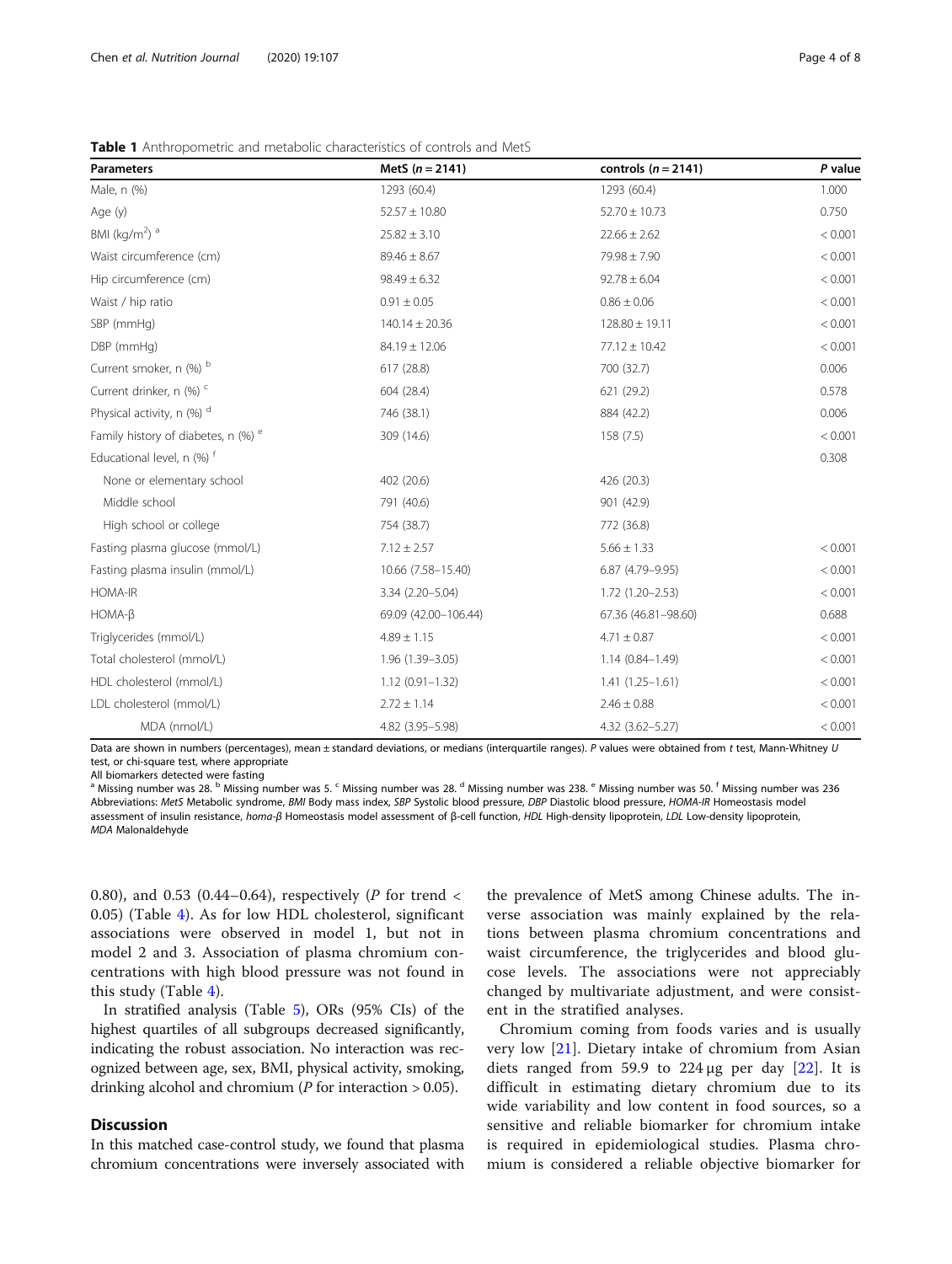|                                       | Chromium (µg/L) |                 | P<br>value |  |
|---------------------------------------|-----------------|-----------------|------------|--|
|                                       | Present         | Absent          |            |  |
| Metabolic syndrome                    | $4.36 \pm 2.37$ | $4.66 \pm 2.37$ | < 0.001    |  |
| High waist circumference <sup>a</sup> | $4.45 \pm 2.18$ | $4.57 \pm 2.30$ | 0.081      |  |
| High triglycerides <sup>b</sup>       | $4.31 \pm 2.15$ | $4.63 \pm 2.29$ | < 0.001    |  |
| Low HDL cholesterol <sup>c</sup>      | $4.45 \pm 2.06$ | $4.53 \pm 2.33$ | 0.263      |  |
| High blood pressure <sup>d</sup>      | $4.51 \pm 2.29$ | $4.39 \pm 2.26$ | 0.120      |  |
| High blood glucose <sup>e</sup>       | $4.34 \pm 2.16$ | $4.80 \pm 2.37$ | < 0.001    |  |
| No. of MetS components                |                 |                 |            |  |
| 0                                     | $4.84 \pm 2.30$ |                 |            |  |
| 1                                     | $4.69 \pm 2.26$ |                 |            |  |
| 2                                     | $4.56 \pm 2.48$ |                 |            |  |
| 3                                     | $4.43 \pm 2.19$ |                 |            |  |
| $\overline{4}$                        | $4.23 \pm 1.92$ |                 |            |  |
| 5                                     | $4.44 \pm 2.22$ |                 |            |  |
| P for trend                           | < 0.001         |                 |            |  |

<span id="page-4-0"></span>Table 2 Plasma chromium levels according to presence or absence and the number of MetS components

Data are shown in mean  $\pm$  standard deviations. P values were obtained from t test. P for trend was obtained by one-way ANOVA All biomarkers detected were fasting

<sup>a</sup> Waist circumference > 85 cm in men and > 80 cm in women.  $b$ 

Triglyceridemia ≥150 mg/dL. <sup>c</sup> HDL cholesterol < 40 mg/dL in men and < 50 mg/dL in women.  $d$  Blood pressure  $\geq$  130/85 mmHg and/or use of antihypertensive medication.  $e^e$  Fasting blood glucose  $\geq$ 100 mg/dL and/or current use of antidiabetic medication and/or self-reported history of diabetes Abbreviations: MetS Metabolic syndrome, HDL High-density lipoprotein

chromium exposure [\[23](#page-7-0)]. Previous studies reporting plasma chromium concentrations in large populations were sparse. Currently, there is no international acceptable value or range for the plasma chromium concentration in the general population. The mean concentration of plasma chromium in our population was  $4.51 \pm 2.24 \,\mu$ g/L, higher than the previously published studies, which varied from 0.2 to 0.86 μg/L [[24](#page-7-0)–[26\]](#page-7-0). A possible explanation for it may be higher contamination for the population. As some studies indicated that chromium exposure may come from industrial pollution like coal and oil combustion, the metal fabrication industry and the leather tanning sector, and China had a dramatic increase of anthropogenic chromium emissions from 1990 to 2009 [[27](#page-7-0)].

There existed few high-quality evidence focused on the relationship between chromium and MetS at present. Limited epidemiological study yielded controversial results. A 23-year follow-up study including 3648 American adults indicated that toenail chromium levels were inversely and longitudinally associated with incidence of MetS [[10\]](#page-7-0). However, another cross-sectional study conducted in Korea did not support the association between toenail chromium concentrations and MetS and its components [[13\]](#page-7-0).

In our study, significant associations between chromium concentrations and waist circumference, triglycerides and blood glucose levels were noticed. These associations might explain the latent mechanism involved in the relationship of chromium and MetS.

The association of plasma chromium with high blood glucose was the strongest among the components of MetS in this study. Although the pathogenesis of MetS remains unclear, recent interest has focused on the possible involvement of insulin resistance as a linking factor [\[28](#page-7-0)]. Coincident with this, our previous study has elaborated the inverse association between plasma chromium concentrations and type 2 diabetes mellitus and pre-diabetes mellitus in a case-control study [[12\]](#page-7-0). In addition, evidences in animal and in vitro studies supported the association as well. A lot of studies demonstrated that chromium may up-regulate insulin-stimulated insulin signal transduction by a variety of mechanisms [[5](#page-7-0), [6,](#page-7-0) [8](#page-7-0), [29](#page-7-0)– [31\]](#page-7-0). However, it is worth concerning the causality of chromium status and high blood glucose. On one hand, the low levels of chromium might result in the diminution of insulin signal transduction, and further aggravate the development of insulin resistance. On the other hand, chromium lost and excreted from human body increased with aging and was related to

Table 3 Association of plasma chromium concentrations with MetS

| <b>Variables</b>    |           | Quartiles of plasma chromium concentrations | Per $1 \mu g/L$     | P for                  |                     |         |
|---------------------|-----------|---------------------------------------------|---------------------|------------------------|---------------------|---------|
|                     | Q1        | Q2                                          | Q3                  | Q4                     | Chromium            | trend   |
| Chromium (µg/L)     | < 3.27    | 3.28-4.46                                   | $4.47 - 5.87$       | > 5.88                 |                     |         |
| Cases/Controls, n/n | 664 / 535 | 533 / 535                                   | 530 / 536           | 414 / 535              |                     |         |
| Model 1             |           | $0.80(0.68 - 0.95)$                         | $0.80(0.67 - 0.94)$ | $0.61(0.52 - 0.73)$    | $0.95(0.93 - 0.98)$ | < 0.001 |
| Model 2             |           | $0.80(0.67 - 0.95)$                         | $0.80(0.67 - 0.94)$ | $0.62(0.52 - 0.74)$    | $0.95(0.93 - 0.98)$ | < 0.001 |
| Model 3             |           | $0.84(0.67 - 1.05)$                         | $0.76(0.61 - 0.95)$ | $0.62$ $(0.49 - 0.78)$ | $0.95(0.92 - 0.98)$ | < 0.001 |

Model 1: adjusted for age;

Model 2: additionally adjusted for education, current smoking status, current alcohol drinking status, physical activity and family history of diabetes; Model 3: additionally adjusted for BMI

Abbreviations: MetS Metabolic syndrome, SD Standard deviation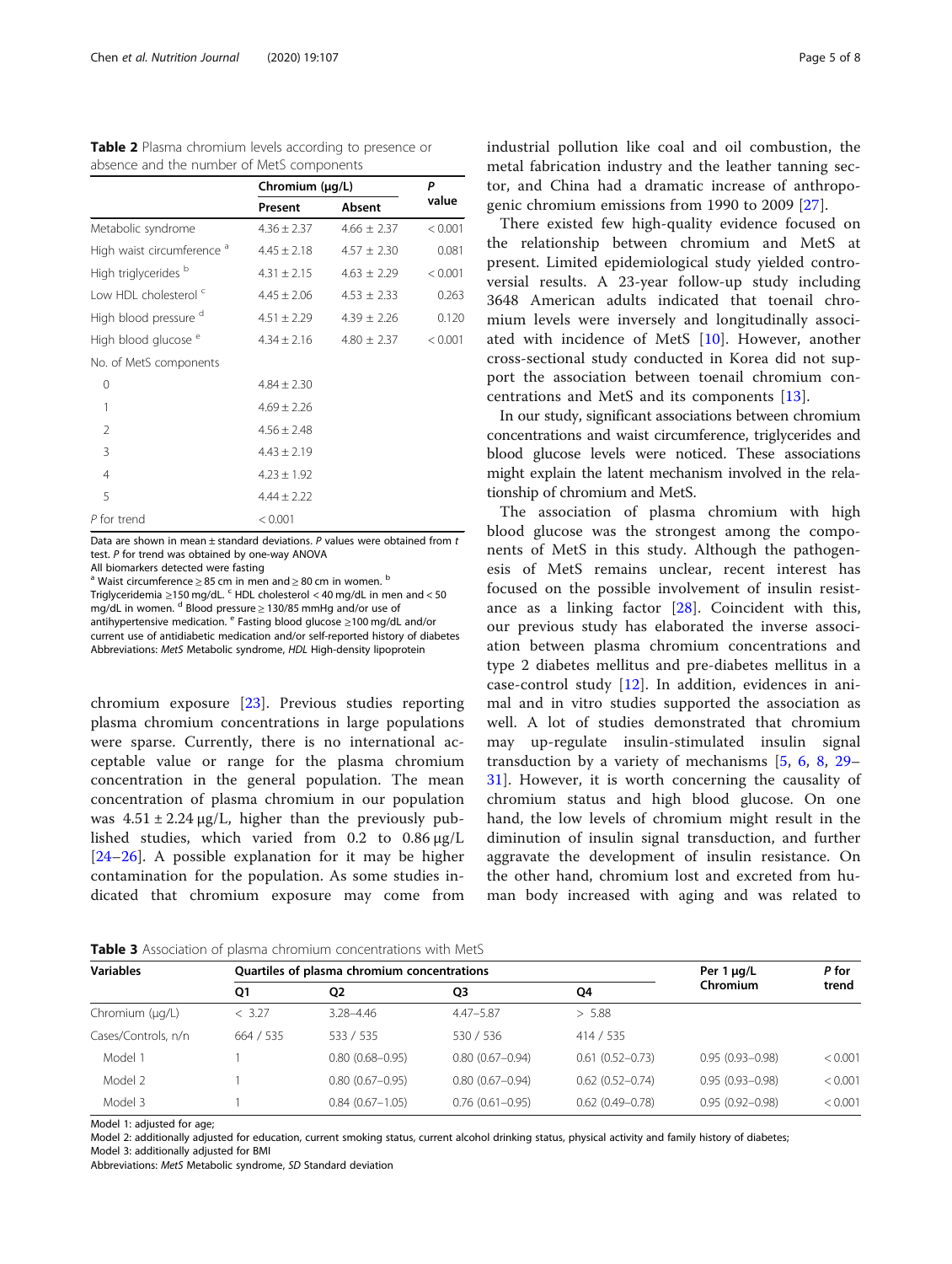| <b>Variables</b>         |           | Quartiles of plasma chromium concentrations | Per 1 µg/L                                 | P for                  |                     |         |
|--------------------------|-----------|---------------------------------------------|--------------------------------------------|------------------------|---------------------|---------|
|                          | <b>O1</b> | Q <sub>2</sub>                              | Q <sub>3</sub>                             | O <sub>4</sub>         | Chromium            | trend   |
| Chromium (µq/L)          | < 3.27    | 3.28-4.46                                   | $4.47 - 5.87$                              | > 5.88                 |                     |         |
| High waist circumference |           |                                             |                                            |                        |                     |         |
| Model 1                  |           | $0.83$ $(0.70 - 0.98)$                      | $0.92(0.78 - 1.09)$                        | $0.77(0.64 - 0.91)$    | $0.98(0.96 - 1.00)$ | 0.013   |
| Model 2                  |           | $0.84(0.71 - 1.00)$                         | $0.94(0.79 - 1.11)$                        | $0.78(0.66 - 0.93)$    | $0.98(0.96 - 1.00)$ | 0.004   |
| Model 3                  |           | $0.87(0.70 - 1.08)$                         | $0.88(0.71 - 1.09)$                        | $0.77(0.61 - 0.95)$    | $0.99(0.95 - 1.01)$ | 0.035   |
| High triglycerides       |           |                                             |                                            |                        |                     |         |
| Model 1                  |           | $0.73(0.62 - 0.87)$                         | $0.68(0.57 - 0.81)$                        | $0.67(0.56 - 0.80)$    | $0.97(0.94 - 0.99)$ | < 0.001 |
| Model 2                  |           | $0.72(0.60 - 0.85)$                         | $0.67(0.56 - 0.79)$                        | $0.66$ $(0.55 - 0.79)$ | $0.96(0.94 - 0.99)$ | < 0.001 |
| Model 3                  |           | $0.72$ $(0.60 - 0.86)$                      | $0.64$ $(0.54 - 0.77)$                     | $0.67(0.55 - 0.80)$    | $0.97(0.94 - 0.99)$ | < 0.001 |
| Low HDL cholesterol      |           |                                             |                                            |                        |                     |         |
| Model 1                  |           | $1.09(0.91 - 1.30)$                         | $0.80(0.66 - 0.96)$<br>$1.13(0.95 - 1.35)$ |                        | $0.99(0.97 - 1.02)$ | 0.129   |
| Model 2                  |           | $1.02(0.85 - 1.22)$                         | $1.12(0.93 - 1.34)$                        | $0.83(0.68 - 1.01)$    | $0.99(0.97 - 1.02)$ | 0.013   |
| Model 3                  |           | $1.04(0.86 - 1.25)$                         | $1.12(0.93 - 1.34)$                        | $0.84(0.69 - 1.03)$    | $1.00(0.97 - 1.02)$ | 0.048   |
| High blood pressure      |           |                                             |                                            |                        |                     |         |
| Model 1                  |           | $0.96(0.79 - 1.15)$                         | $1.25(1.03 - 1.52)$                        | $0.96(0.79 - 1.17)$    | $1.01(0.98 - 1.03)$ | 0.932   |
| Model 2                  |           | $0.95(0.78 - 1.15)$                         | $1.24(1.02 - 1.51)$                        | $0.98(0.80 - 1.20)$    | $1.01(0.98 - 1.03)$ | 0.898   |
| Model 3                  |           | $0.96(0.79 - 1.17)$                         | 1.22 (0.99-1.49)                           | $1.01(0.82 - 1.24)$    | $1.01(0.98 - 1.04)$ | 0.832   |
| High blood glucose       |           |                                             |                                            |                        |                     |         |
| Model 1                  |           | $0.73(0.61 - 0.88)$                         | $0.67(0.56 - 0.79)$                        | $0.54(0.45 - 0.64)$    | $0.93(0.91 - 0.96)$ | < 0.001 |
| Model 2                  |           | $0.71(0.59 - 0.85)$                         | $0.65(0.54 - 0.77)$                        | $0.53(0.44 - 0.64)$    | $0.93(0.91 - 0.96)$ | < 0.001 |
| Model 3                  |           | $0.72$ (0.60-0.87)                          | $0.63$ $(0.52 - 0.76)$                     | $0.53(0.44 - 0.64)$    | $0.93(0.91 - 0.96)$ | < 0.001 |

<span id="page-5-0"></span>Table 4 Association of plasma chromium concentrations with components of MetS

Model 1: adjusted for age and sex;

Model 2: additionally adjusted for education, current smoking status, current alcohol drinking status, physical activity and family history of diabetes;

Model 3: additionally adjusted for BMI

Abbreviations: MetS Metabolic syndrome, SD Standard deviation, HDL High-density lipoprotein

the diabetes [[32\]](#page-7-0). Large losses of chromium over more than 2 years' diabetes duration may change the chromium homeostasis [[33\]](#page-7-0). Further studies are warranted to investigate the causality of chromium status and high blood glucose.

Moreover, the effects of chromium on obesity and dyslipidemia has also been studied. The animal studies indicated that chromium might reduce the weight of obese rats and lipids levels as well [[5,](#page-7-0) [9,](#page-7-0) [34,](#page-7-0) [35\]](#page-7-0). However, clinical trials were inconclusive with regard to weight control and lipid metabolism improvement. Although some studies claimed beneficial effects of chromium supplementation [\[36](#page-7-0), [37](#page-7-0)], systematic reviews found it inadequate to inform firm decisions about the efficacy of chromium supplements on weight loss or lipid metabolism in overweight or obese adults because of the lowquality evidence [[15](#page-7-0), [18](#page-7-0), [38](#page-7-0)].

The strengths of our study included the matched case-control study design, the large number of participants and objectively measured plasma chromium levels. In addition, chromium levels in plasma were

measured using the state-of-the-art ICP-MS method. A few limitations need to be considered. First, the case-control nature of our study does not allow us to infer any causality and address temporal relationship between plasma chromium and MetS. Second, we could not differentiate trivalent chromium from hexavalent chromium in plasma measurement. Trivalent chromium is suggested to be beneficial and hexavalent chromium is toxic to human health [\[39](#page-7-0)]. Thus, the combination of these two forms may attenuate the association that may exist between trivalent chromium and MetS. Third, the classification of current smoking and alcohol drinking status and physical activity was not detailed enough. Additionally, the lack of information on the other unknown or unmeasured factors might also confound our results. Finally, the generalizability of our findings may be limited since all participants were of Chinese Han ethnicity. However, a homogenous ethnic background may reduce residual confounding from unmeasured genetic and cultural variability.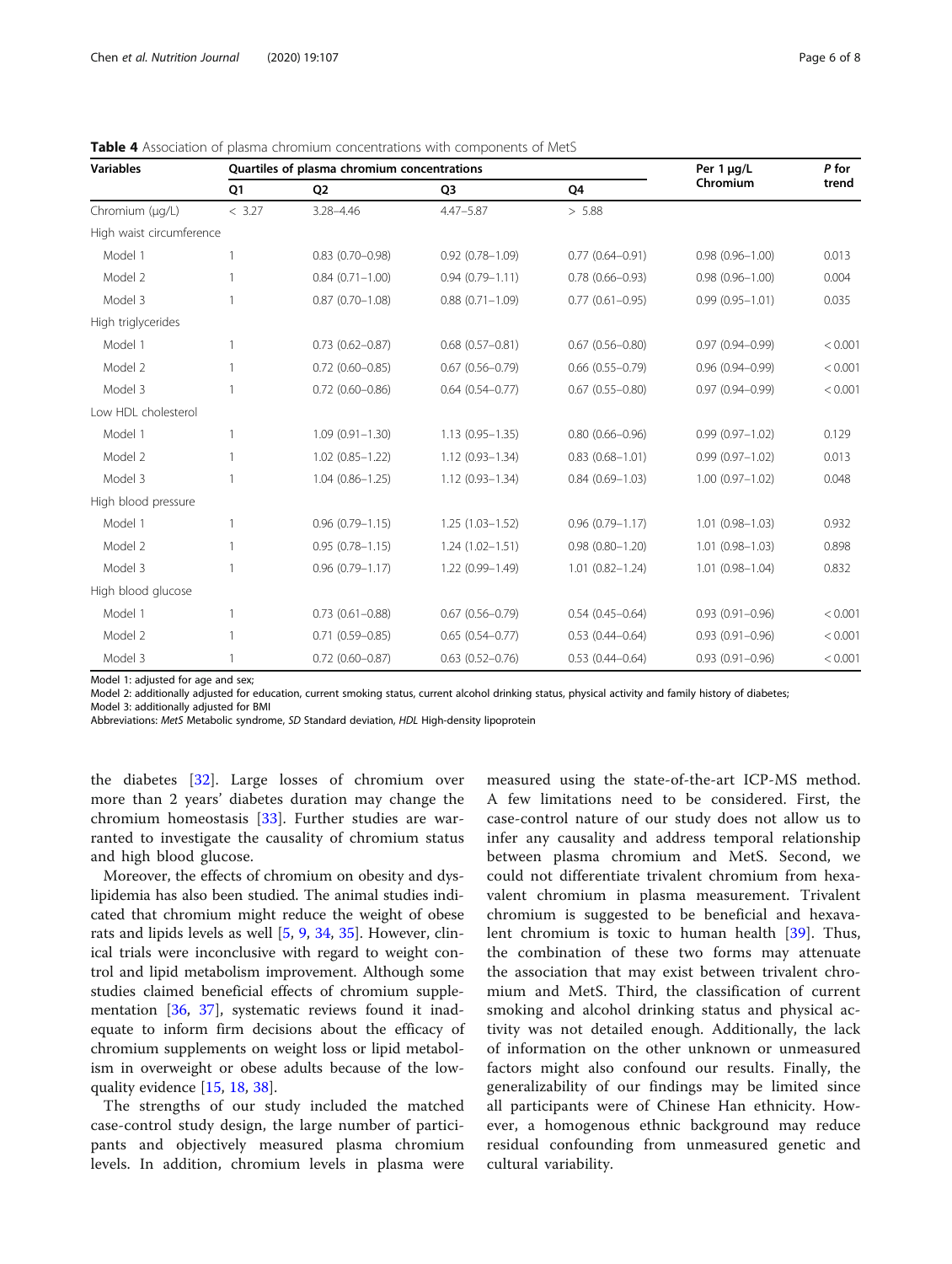| Participant       | %    | Quartiles of plasma chromium concentrations |                     |                        |                        | Per 1 µg/L          | P for       |
|-------------------|------|---------------------------------------------|---------------------|------------------------|------------------------|---------------------|-------------|
|                   |      | Q1                                          | Q <sub>2</sub>      | Q <sub>3</sub>         | Q4                     | Chromium            | interaction |
| subgroup          |      |                                             |                     |                        |                        |                     |             |
| Age               |      |                                             |                     |                        |                        |                     | 0.056       |
| < 50              | 40.1 | 1                                           | $0.89(0.69 - 1.16)$ | $1.05(0.81 - 1.37)$    | $0.72(0.52 - 0.98)$    | $0.97(0.91 - 1.03)$ |             |
| $\geq 50$         | 59.9 | 1                                           | $0.76(0.61 - 0.95)$ | $0.66$ $(0.53 - 0.82)$ | $0.60(0.48 - 0.74)$    | $0.92(0.89 - 0.96)$ |             |
| Sex               |      |                                             |                     |                        |                        |                     | 0.161       |
| Women             | 39.6 | 1                                           | $0.87(0.67 - 1.14)$ | $0.98(0.75 - 1.28)$    | $0.76(0.58 - 0.99)$    | $0.96(0.92 - 1.01)$ |             |
| Men               | 60.4 | 1                                           | $0.73(0.58 - 0.91)$ | $0.69(0.55 - 0.86)$    | $0.56$ $(0.44 - 0.70)$ | $0.91(0.88 - 0.95)$ |             |
| BMI               |      |                                             |                     |                        |                        |                     | 0.537       |
| < 24              | 49.3 | 1                                           | $0.73(0.56 - 0.95)$ | $0.79(0.60 - 1.03)$    | $0.61(0.46 - 0.80)$    | $0.93(0.89 - 0.98)$ |             |
| $\geq 24$         | 50.7 | 1                                           | $0.93(0.71 - 1.22)$ | $0.78$ $(0.60 - 1.00)$ | $0.68(0.52 - 0.89)$    | $0.94(0.90 - 0.98)$ |             |
| Physical activity |      |                                             |                     |                        |                        |                     | 0.271       |
| No                | 59.8 | 1                                           | $0.74(0.60 - 0.93)$ | $0.82(0.66 - 1.03)$    | $0.64(0.51 - 0.81)$    | $0.93(0.89 - 0.97)$ |             |
| Yes               | 40.2 | 1                                           | $0.89(0.67 - 1.17)$ | $0.76(0.58 - 0.99)$    | $0.62$ $(0.47 - 0.81)$ | $0.94(0.89 - 0.98)$ |             |
| Smoking           |      |                                             |                     |                        |                        |                     | 0.229       |
| No                | 69.2 | $\mathbf{1}$                                | $0.85(0.69 - 1.04)$ | $0.86(0.70 - 1.05)$    | $0.70(0.57 - 0.87)$    | $0.94(0.91 - 0.98)$ |             |
| Yes               | 30.8 | $\mathbf{1}$                                | $0.67(0.49 - 0.92)$ | $0.67(0.49 - 0.91)$    | $0.49(0.35 - 0.67)$    | $0.91(0.86 - 0.97)$ |             |
| Drinking alcohol  |      |                                             |                     |                        |                        |                     | 0.314       |
| No                | 71.2 | 1                                           | $0.85(0.70 - 1.04)$ | $0.86$ $(0.70 - 1.05)$ | $0.62$ $(0.50 - 0.76)$ | $0.93(0.90 - 0.96)$ |             |
| Yes               | 28.8 | 1                                           | $0.65(0.48 - 0.90)$ | $0.67(0.49 - 0.91)$    | $0.67(0.48 - 0.93)$    | $0.94(0.88 - 1.00)$ |             |

<span id="page-6-0"></span>

|  |  |  | Table 5 Odds ratios for MetS of plasma chromium concentrations by subgroup |  |
|--|--|--|----------------------------------------------------------------------------|--|
|  |  |  |                                                                            |  |

Adjusted for age, sex, BMI, education, current smoking status, current alcohol drinking status, physical activity and family history of diabetes Abbreviations: MetS Metabolic syndrome, SD Standard deviation, BMI Body mass index

#### Conclusions

Our study demonstrated an inverse association between plasma chromium levels and MetS in a Chinese population. The association was mainly accounted for the relations between plasma chromium levels and high waist circumference, and the triglycerides and blood glucose levels. Further studies are warranted to confirm our findings in prospective cohorts and to elucidate the potential mechanisms underlying the relationship between chromium and MetS, as well as MetS components.

#### Supplementary information

Supplementary information accompanies this paper at [https://doi.org/10.](https://doi.org/10.1186/s12937-020-00625-w) [1186/s12937-020-00625-w](https://doi.org/10.1186/s12937-020-00625-w).

Additional file 1: Table S1 STROBE-nut: An extension of the STROBE statement for nutritional epidemiology.

Additional file 2: Table S2 The Strengthening the Reporting Observational studies in Epidemiology – Molecular Epidemiology (STROBE-ME) Reporting Recommendations: Extended from STROBE statement.

#### Abbreviations

CI: Confidence interval; DBP: Diastolic blood pressure; MDA: Malonaldehyde; HDL: High-density lipoprotein; HOMA-β: Homeostasis model assessment of β-cell function; HOMA-IR: Homeostasis model assessment of insulin resistance; LOD: Limit of detection; LDL: Low-density lipoprotein;

MetS: Metabolic syndrome; OR: Odds ratio; SBP: Systolic blood pressure; SD: Standard deviation

#### Acknowledgements

We gratefully acknowledge the nurses of the Tongji Hospital of Tongji Medical College, Huazhong University of Science and Technology, for their diligent work on collecting blood samples.

#### Authors' contributions

SC, LZ, ZS, XC, LL designed the study; QG, CF, MW, XP, SL, YZ acquired the data; SC, LZ, JY analyzed and interpreted the data; SC drafted the article; WY, YZ, ZS, XC, LL substantively revised it. All authors have approved the final version of the article.

#### Funding

This study was supported by the National Natural Science Foundation of China (81803239); the Major International (Regional) Joint Research Project (81820108027); the Fundamental Research Funds for the Central Universities (2019kfyXMBZ050); and the Angel Nutrition Research Fund.

#### Availability of data and materials

The datasets used and/or analysed during the current study are available from the corresponding author on reasonable request.

#### Ethics approval and consent to participate

All subjects gave their informed consent for inclusion before they participated in the study. The study was conducted in accordance with the Declaration of Helsinki, and the protocol was approved by the Ethics Committee of Tongji Medical College.

#### Consent for publication

Not applicable.